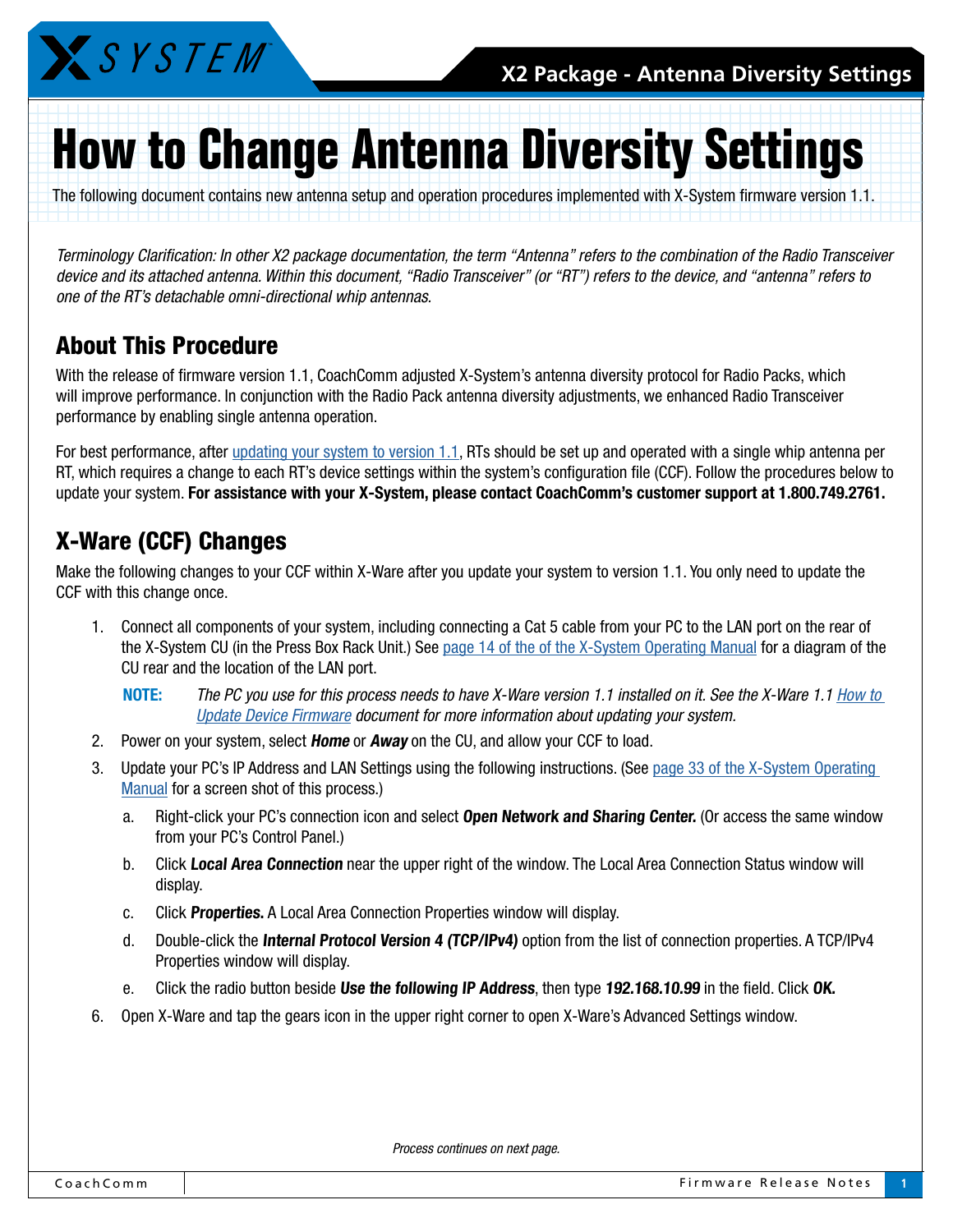- 7. Click on the "Device Management" tab of the advanced settings window.
- 8. Click on the "Radio Transceivers" option in the sub-menu that displays on the Device Management tab. A table of the system's RTs will display.
- 9. Find the Antenna Diversity column, and select **Antenna 0** from the drop-down field for each RT in the table.

| System Diagram                             | Device Management    | Frence Management   Profile Management   Event Log   Firmware<br>9 |                 |                                         |  |                |  |                      |  |  |        |  |                                                                        |  |                     |
|--------------------------------------------|----------------------|--------------------------------------------------------------------|-----------------|-----------------------------------------|--|----------------|--|----------------------|--|--|--------|--|------------------------------------------------------------------------|--|---------------------|
| <b>Control Units</b><br>Radio Transceivers | tus Ping Device Name |                                                                    |                 | Short Name Serial Number   Model   Mode |  |                |  | <b>ID</b> Radio Band |  |  |        |  | Radio Frequency   Hopping Pattern   Transmit Power   Antenna Diversity |  | <b>Ation Index</b>  |
| <b>Radio Packs</b>                         | <b>Ping Device</b>   | XRT_900_001                                                        | <b>XRT90001</b> | XTNA100013C1                            |  | XRT-900 Normal |  | HomeAway             |  |  | 24 dBm |  | Antenna 0                                                              |  | $31 - 00 - 00 - 10$ |
| <b>Hubs</b>                                | <b>Ping Device</b>   | XRT_900_002                                                        | XRT90002        | XTNA100013BD XRT-900 Normal             |  |                |  | HomeAway             |  |  | 24 dBm |  | Antenna 0                                                              |  | 31-00-00-20         |
|                                            | <b>Ping Device</b>   | XRT 900 003                                                        | <b>XRT90003</b> | XTNA100013C3                            |  | XRT-900 Normal |  | HomeAway             |  |  | 24 dBm |  | Toggle                                                                 |  | 31-00-00-30         |
|                                            |                      |                                                                    |                 |                                         |  |                |  |                      |  |  |        |  | Antenna <sub>0</sub><br>Antenna 1 kv<br>Toggle<br>.TR                  |  |                     |

Figure 1: X-Ware Device Management Tab and Radio Transceivers List View

10. Continue to the hardware changes in the next section.

### Hardware Changes

Make the following changes to your RTs. You only need to make these hardware changes once.

- 1. Identify the right or "R" connector on the top of each RT. It is the right-hand connector when you can read "PING" properly from left to right on top of the RT.
- 2. Attach a whip antenna to each RT's "R" connector. Remove each "L" whip antenna and keep them with your system as spare parts. Each RT should resemble [Figure 2](#page-1-0).

Important! *Use only CoachComm-approved antennas with your RTs to avoid possible FCC violations!*

Note: *CoachComm is shipping connector caps to place on your RTs' "L" connectors once their whip antenna is removed.* 

After updating your antenna settings you will need to verify everything is working properly by doing a quick range test:

- 1. Turn on all Radio Packs (RPs) and ensure they log in by observing that the LQ numbers on each RP's display are in the 90s.
- 2. Walk test each RP approximately 20–30 feet from the Radio Transceiver (RT) and ensure those LQ numbers remain in the 90s for each RP.
	- » If the LQ numbers drop below 90, contact CoachComm Customer Support at 1.800.749.2761 for assistance.



<span id="page-1-0"></span>Figure 2: Front View of RT

*Process continues on next page.*